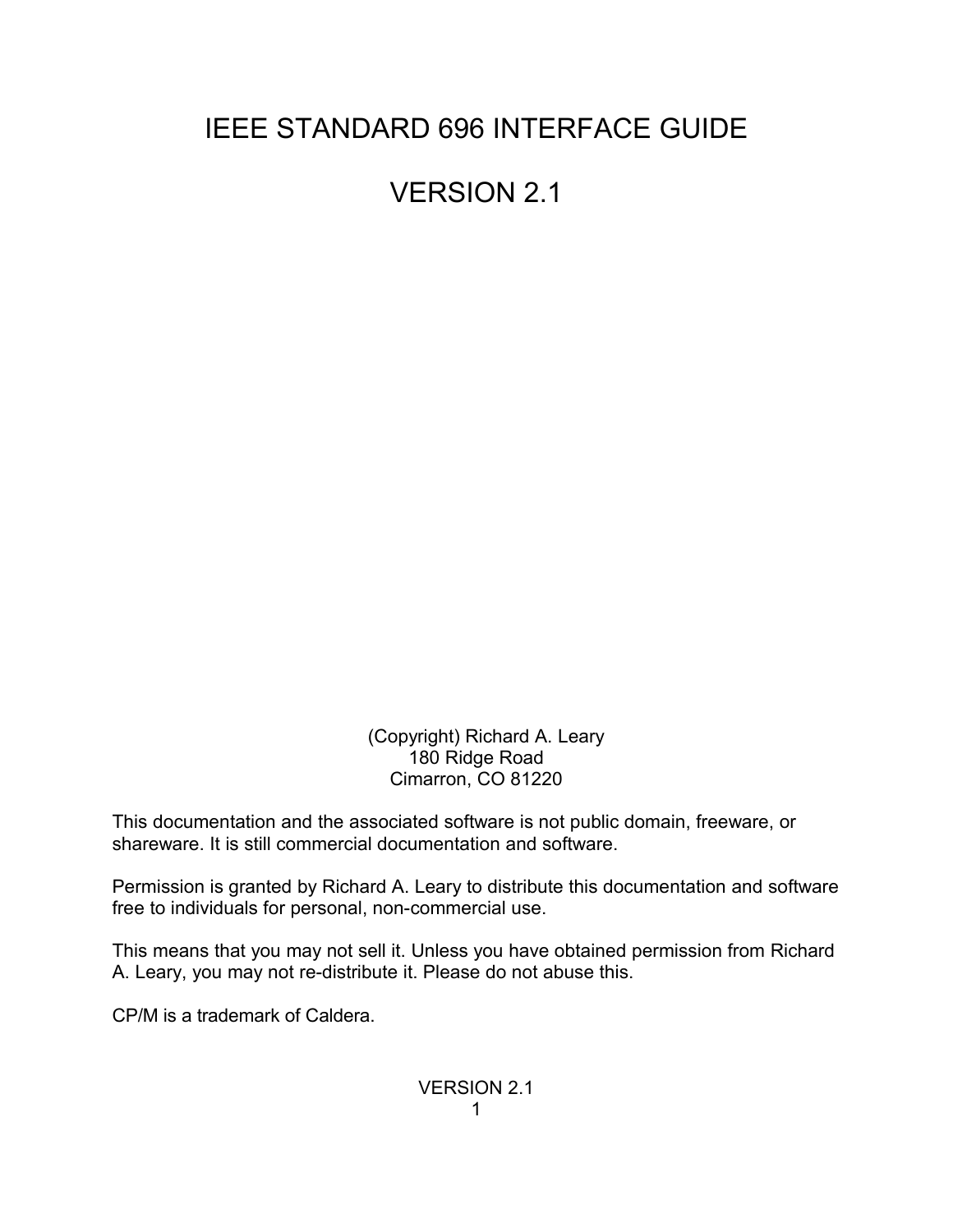# **TABLE OF CONTENTS**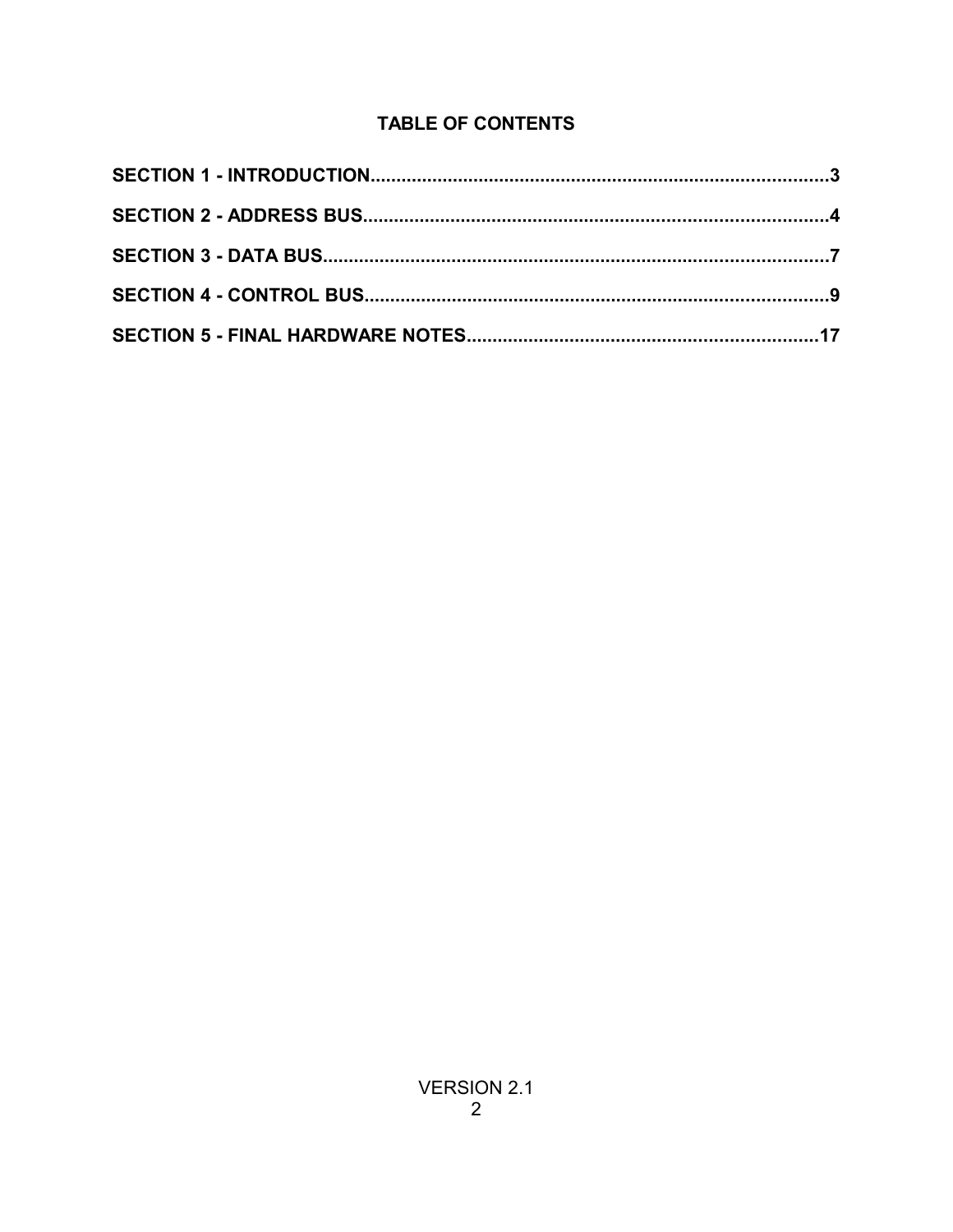#### **SECTION 1 - INTRODUCTION**

While DOS/65 can use controllers other than the IEEE Standard 696, Tarbell controller, use of the IEEE Standard 696 bus is a very low cost approach. In any event the 6502 to IEEE Standard 696 interface is easily established and the peculiar changes required for the floppy interface are easy. The following discussion assumes that the user does not already have a KIMSI or BETSI and thus must build the interface from scratch. Those users with existing interfaces should note the approach used and consider whether modifications are required to your interfaces.

#### NOTE

This document uses an asterisk as a suffix to denote an inverted signal. For example GATE\* means that the signal GATE\* is at the logic zero level (0V for TTL) when GATE is true.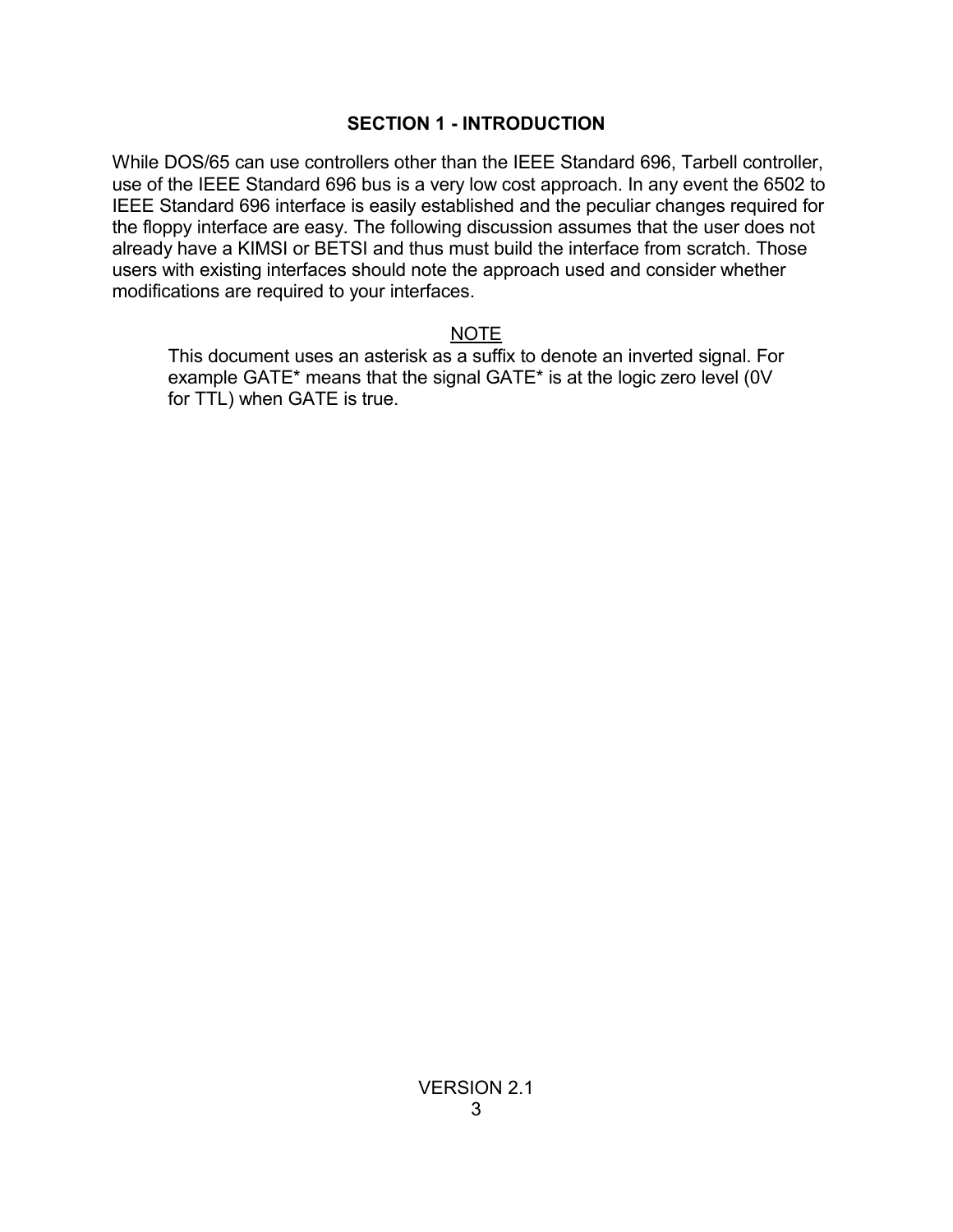### **SECTION 2 - ADDRESS BUS**

The address bus interface is the simplistic of all. If no DMA capability is needed, than the interface shown in Figure 2-1 will be perfectly adequate as long as any IEEE Standard 696 I/O boards used only the low eight address lines as the port address. Luckily, the Tarbell controller falls in that category. The addition of DMA capability will require that the control signals for the buffers be lifted from ground and tied to an appropriate control bus line as shown in Figure 2-1. If you do not foresee a need for DMA then do not even consider it. The extra complexity is not big but in today's world every cent counts and more importantly every wire-wrap (or whatever) pin is just one more chance to make a mistake. All further discussion will assume DMA is not needed.

The octal buffers shown (81LS95) were selected because of the convenience of the 20 pin package. Other buffers such as the many members of 8097/8T97/74367 family could also be used and may provide better bus drive power than the 81LS95's provide. I have, however, experienced no problems in driving my terminated 18 slot Vector Graphic mother board even when loaded with 12 cards (5-RAM (56K), 1-ROM, 1-Video (80 x 24), 1-Programmable Character Generator, 2-Tarbell Controller, 1-DAC, 1-I/O).

The restriction that all IEEE Standard 696 I/O cards use only the lower eight address bits to select the I/O port is a real problem. For those of you not familiar with the 8080, it has a separate 256 port I/O address space in addition to the 64K memory space. As will be seen later, the control signals tell the cards on the bus which address space is being used at any one time. The problem is not that there is a separate address space - that we can handle with the control signal interface. The problem stems from the fact that when operating in the I/O space the 8080 places the port number on both the upper and lower 8 bits of the address bus. The users of the IEEE Standard 696 bus are thus free to pick either the high or low 8 bits (or a combination) of the address bus when decoding the port address on a peripheral card. The fix for this problem for the 6502 user is simple. Since we will establish a "separate" I/O space in our interface (to be discussed in the control section) it is a simple matter to echo the "port number" on the low and high 8 bits of the IEEE Standard 696 address bus whenever the I/O space is addressed. The circuitry for this modification to the address buffering scheme is shown in Figure 2-3. In this figure, as in Figure 2-1, each buffer really represents an 8 bit buffer.

The two signals IO and IO\* are generated in the control interface and will be discussed later. They are complementary and serve to drive the A8 through A15 IEEE Standard 696 bus lives with 6502 A0 through A7 for I/O operations and with 6502 A8 through A15 for memory operations.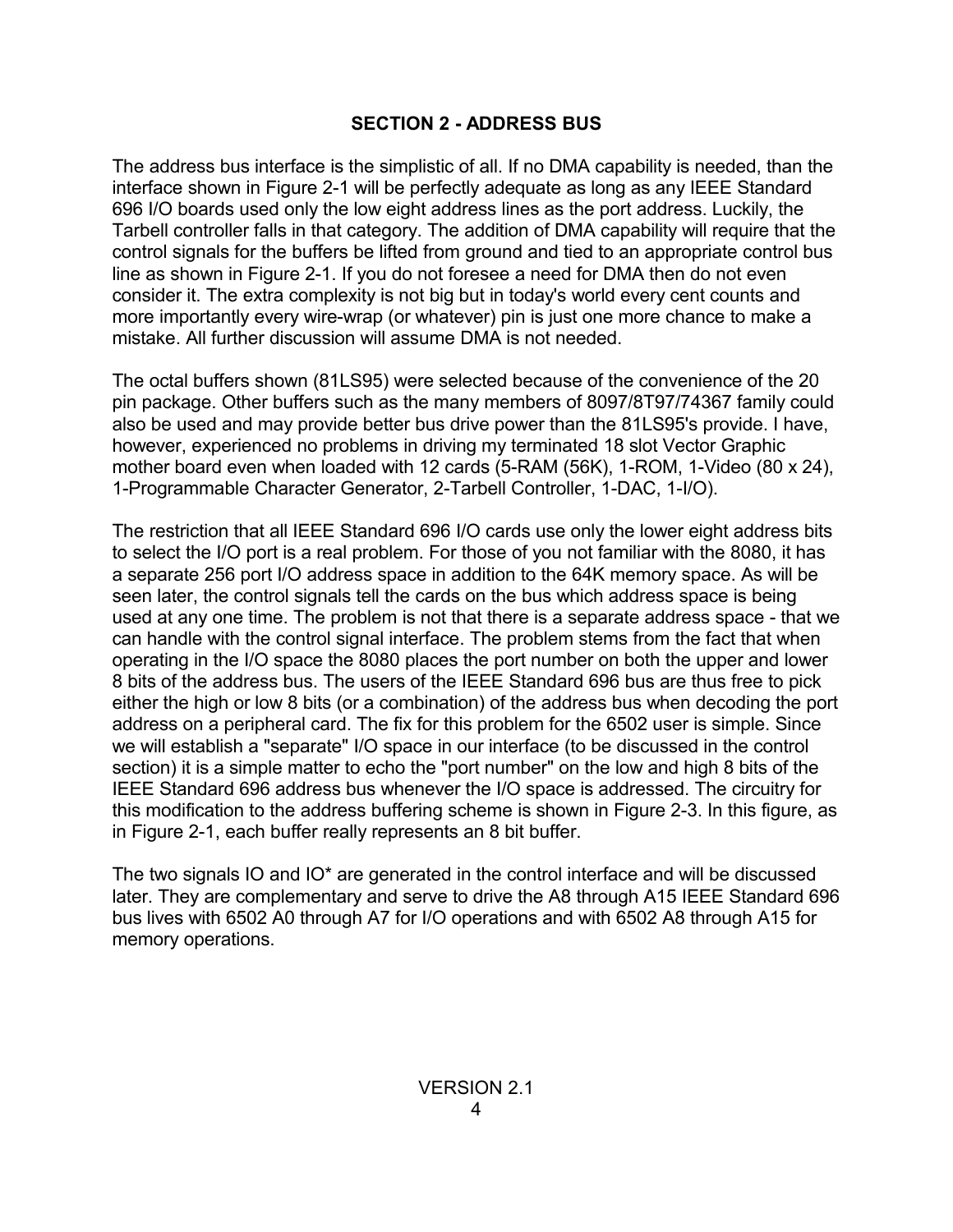

Figure 2-1. Simple 6502 to IEEE Standard 696 Address Bus Interface



Figure 2-2. Typical Address DMA Modification

One small additional point. The control interface will use the A8 through A15 address signals to decode the I/O space and to control data bus buffer enabling. Those signals are the buffered outputs of the 6502 not the IEEE Standard 696 A8 through A15 bus signals. Thus in Figure 2-3 they are the output of the buffer labeled with an asterisk (\*).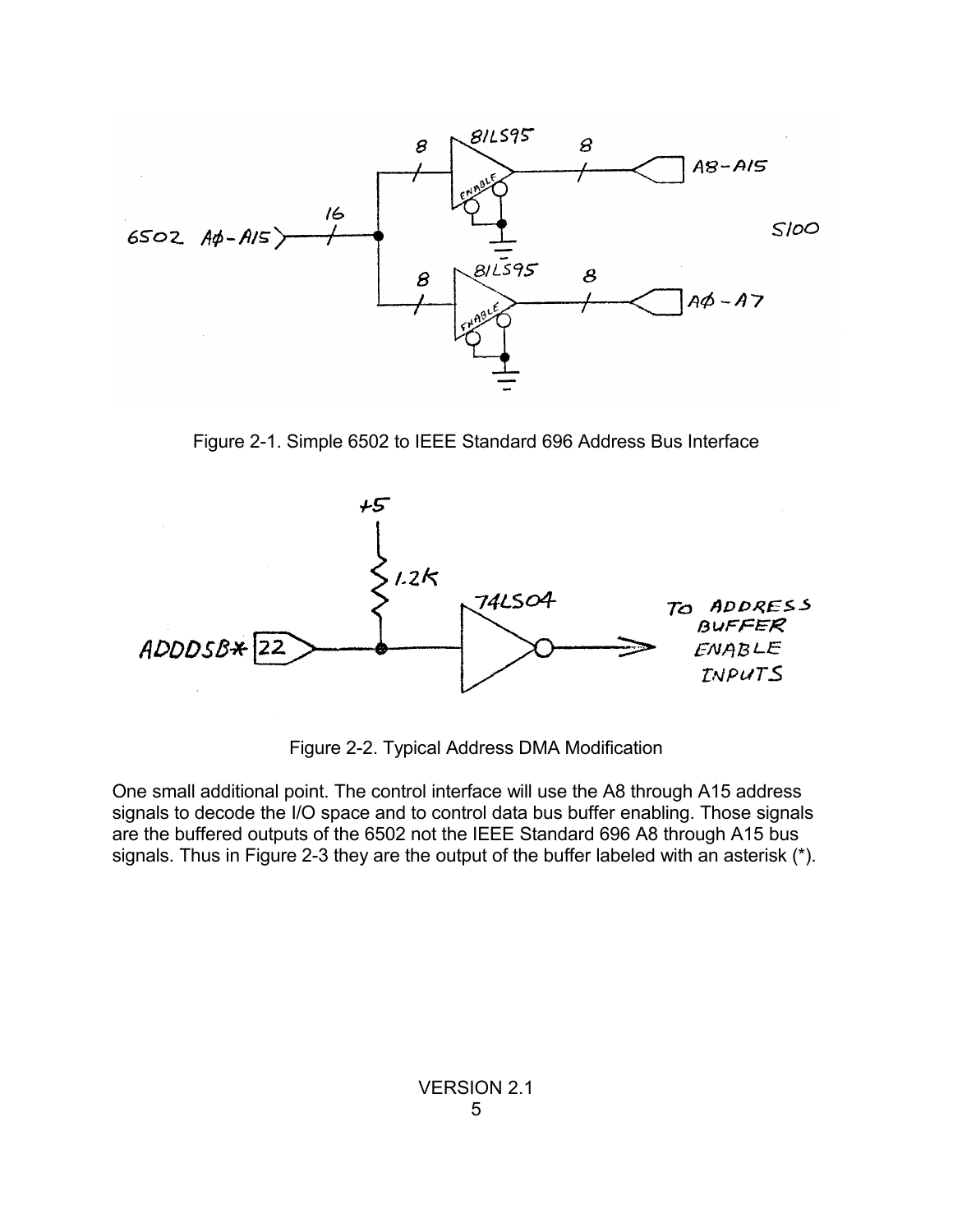

Figure 2-3. 6502 to IEEE Standard 696 Address Bus Interface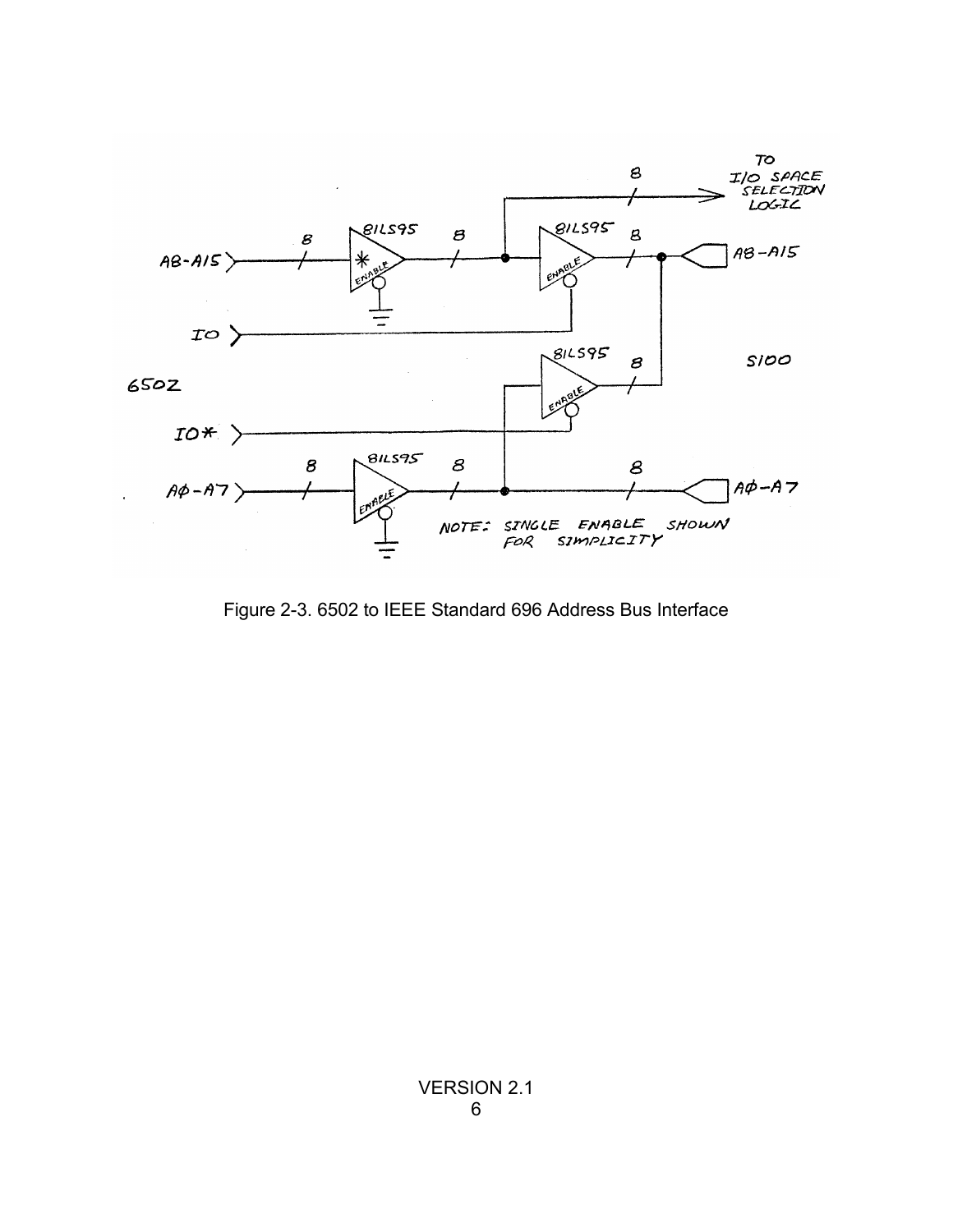#### **SECTION 3 - DATA BUS**

The data bus interface is no more complex than the address bus interface but can be a bit tricky. In its simplest form the interface looks like Figure 3-1. In most cases that approach will not work. The reason is simple. Figure 3-1 assumes that any 6502 read operation is a read from the IEEE Standard 696 bus and hence the octal buffer from the unidirectional, IEEE Standard 696 DI bus is enabled. That is true if and only if no device other than the 6502 CPU is connected to the left side of the interface. If the left side of the interface is connected to a more complex system, such as the expansion connector of a SYM-1 or KIM-1, then conflicts will result. The reason for the conflicts is simple. Those systems have either memory or I/O devices mounted on the CPU board which must be addressed and read from. If one attempts to read from, for example, the SUPERMON ROM on a SYM when the circuitry of Figure 3-1 is used, the DI buffer will be enabled and the 6502 data bus thrown into chaos. The solution is to only enable the DI buffer when no conflicts exist. The buffer modification required is shown in Figure 3-2 and the control logic needed is discussed in the following section.

Note that as was the case for the address bus, DMA compatibility has not been provided.



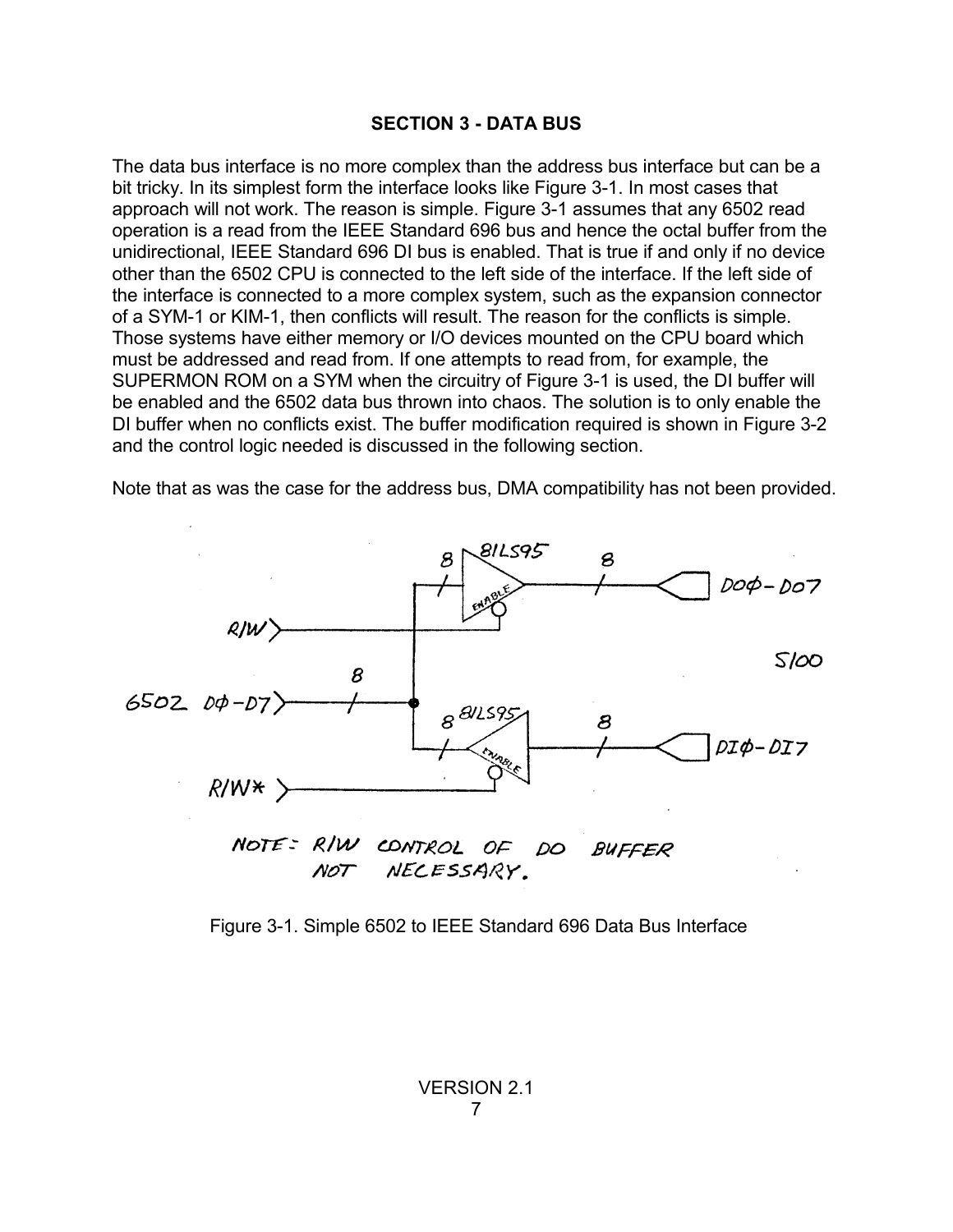

Figure 3-2. 6502 to IEEE Standard 696 Data Bus Interface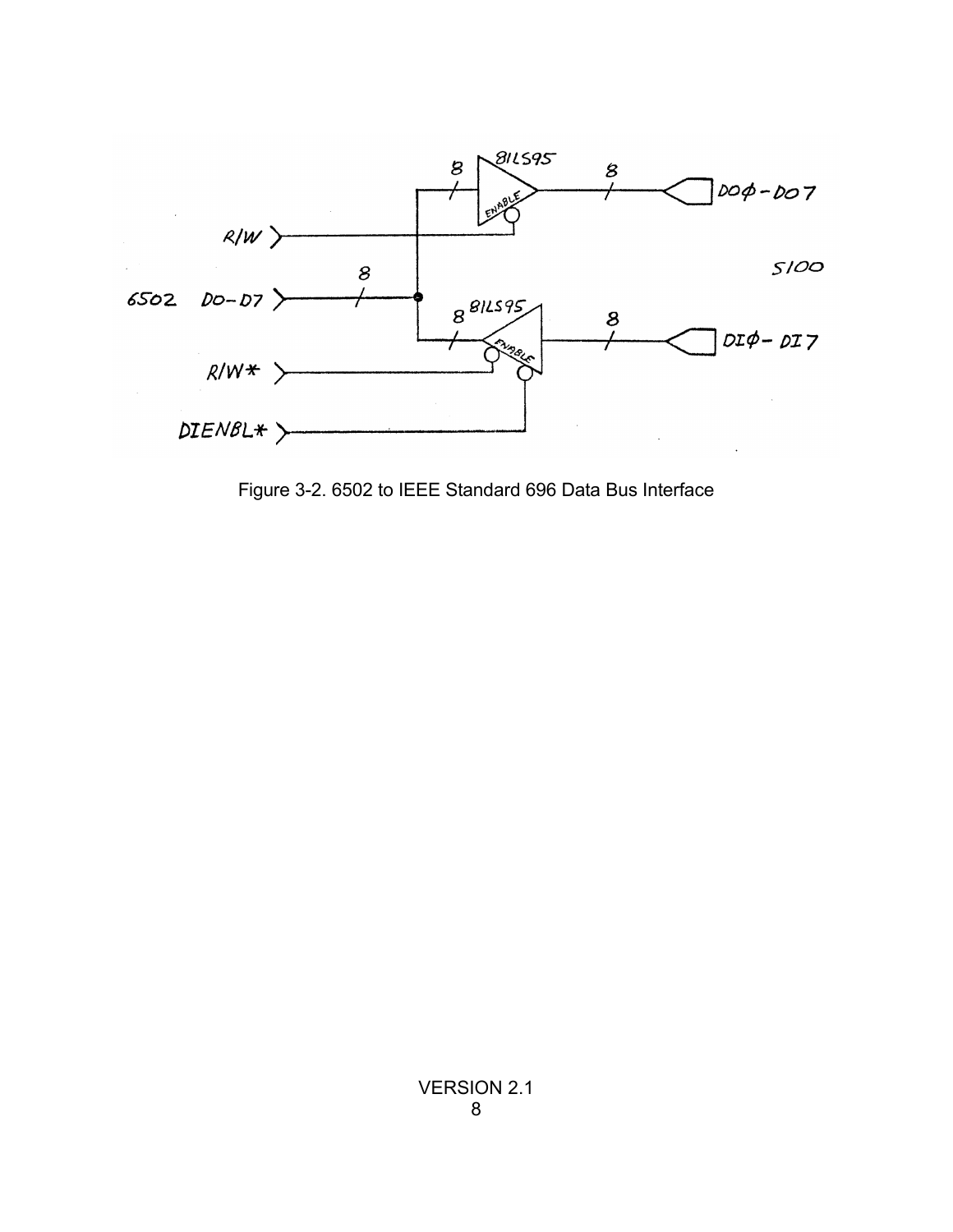# **SECTION 4 - CONTROL BUS**

Now the fun part. First, however, a significant disclaimer is in order. No single 6502 to IEEE Standard 696 control bus interface will enable one to use all IEEE Standard 696 cards without modification.

In some cases no practical modifications will solve the problem either since the offending card may have been designed specifically for the somewhat unique (at least from a 6502/6800 point of view) 8080 timing characteristics. What does work? All I can point to is my experience which says that the following cards worked with no modifications.

- Vector Graphic 8K RAM
- Godbout 16K ECONORAM IV
- Tarbell FDI (but not the bootstrap)
- SSM PB-1 ROM Board and Programmer (Read Only-cannot program)

Minor modifications to the following cards were required to get them working. Interestingly some of those mods were also necessary to get the cards to work reliably with my Ithaca Audio Z-80 CPU board - but that is another story!

Objective Design VDI (80 x 24) video board

Objective Design PCG

While one might consider use of special timing circuits to more closely match the 8080 timing, such an approach is probably excessively complex. If one-shots are used rather than synchronous logic, the circuitry may also be somewhat touchy from a noise or adjustment point of view. Synchronous designs are clean but usually require a higher frequency clock (typically 2 to 16 times the CPU clock) which just is not available on many systems.

Now that the disclaimer is out in the open let's face the problem. The most significant aspect of the problem is that the IEEE Standard 696 bus uses very many control signals many more in fact than it needs to use. Like the I/O port problem discussed above, the large number of control signals available left the IEEE Standard 696 card designer free to pick and choose. As a consequence, our interface must generate as many as possible. First let me divide the signals into the following categories:

- 1. Must Have
- 2. Probably Must Have
- 3. Probably Do Not Need
- 4. Do Not Need

As Table 4-1 indicates, the number of control signals which probably are needed is much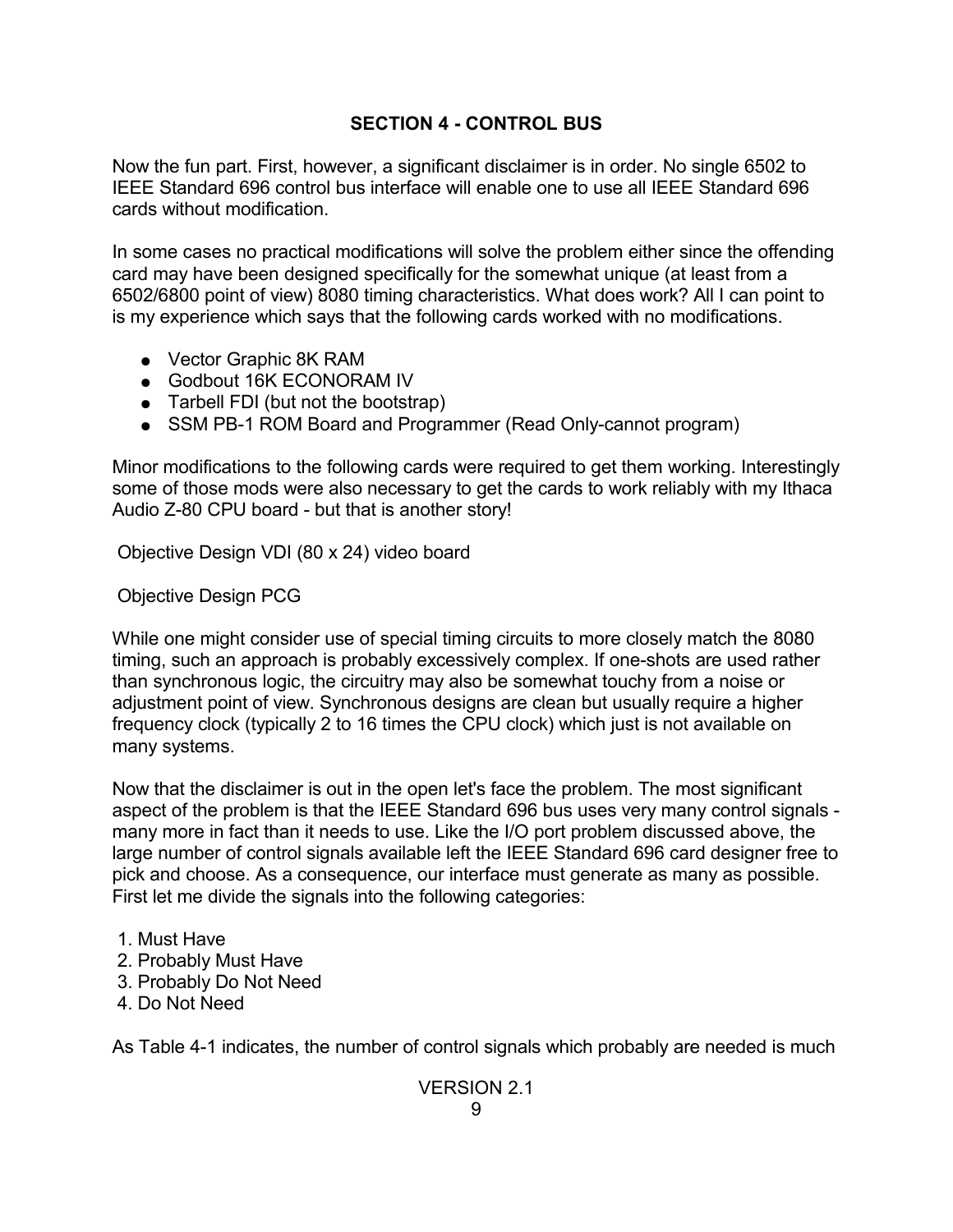more than the usual 6502 1, 2, R/W, SYNC, RDY, IRQ\*, and NMI\* signals.

The logic used to generate the majority of the control signals is shown in Figure 4-1 and Figure 4-2.

| <b>IEEE Standard 696</b> | 6502                                              |
|--------------------------|---------------------------------------------------|
| <b>PDBIN</b>             | R/W                                               |
| Ф2                       | $\Phi$                                            |
| PWR <sup>*</sup>         | $(\Phi 2$ and R/W*)*                              |
| MWRITE                   | $\Phi$ 2 and R/W <sup>*</sup> and IO <sup>*</sup> |
| <b>SINP</b>              | $R/W$ and $IO$                                    |
| SOUT                     | $\Phi$ 2 and R/W <sup>*</sup> and IO              |
| <b>SMEMR</b>             | $R/W$ and $IO^*$                                  |

The logic equations which describe those signals are:

The only confusing aspect of those equations should be what the variables IO and IO\* mean. As mentioned earlier, these two signals are complementary. IO is true when the IEEE Standard 696 I/O space is to be addressed. It is generated by assigning a fixed page of 256 bytes within the 64K address space of the 6502 as an I/O block. Thus if any address within that block is addressed by the 6502, the IEEE Standard 696 bus is told to connect the I/O address space to the bus for input (SINP) or output (SOUT). In general that page should be located as high as possible or in some otherwise unused corner of the 6502 address space. In my home built system I use E000 through E0FF which leaves 56K of address space below that page for contiguous memory.

The method of generation of IO and IO\* is relatively simple. One approach which can be used is shown in Figure 4-3. It has the advantage of only using two IC's and is easily reconfigured to accommodate relocation of the I/O block. The two magnitude decoders detect the page number (in this case \$E0) assigned as the IEEE Standard 696 I/O page. Changing the page only requires changing of the comparison value. If a dip plug is used or if wire-wrap connections are used the changes are very easy. Remember that the address inputs are the buffered 6502 outputs, not the signals on the IEEE Standard 696 bus.

The next group of signals to be discussed are the reset or reset-like signals. Most IEEE Standard 696 boards either do not use these or use only one of the three. The Tarbell controller is unique since it uses all three. The circuitry in Figure 4-4 should work if your systems generates a good clean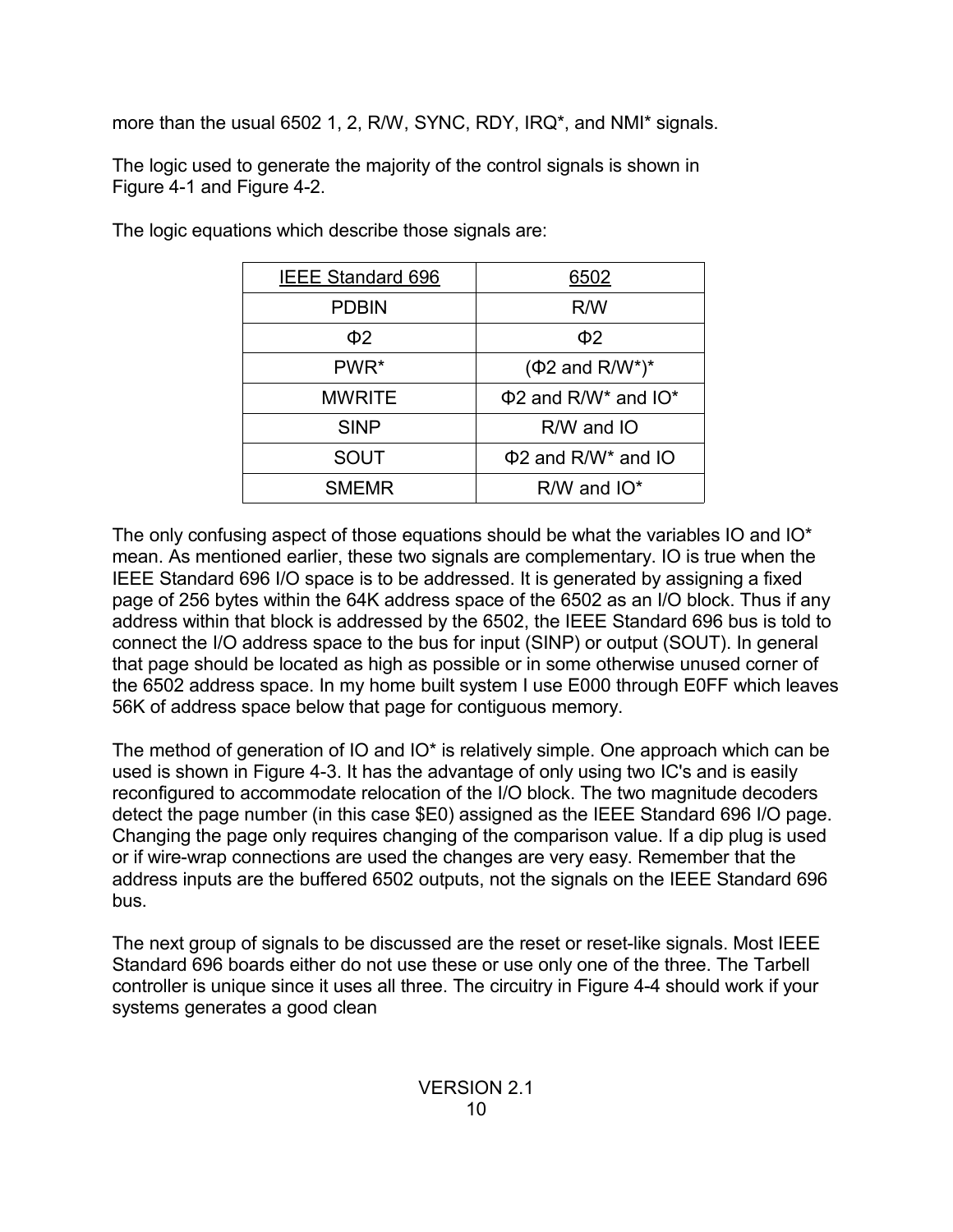| TABLE 4-1. IEEE Standard 696 CONTROL SIGNALS |                         |                  |                                     |                                       |              |
|----------------------------------------------|-------------------------|------------------|-------------------------------------|---------------------------------------|--------------|
| <b>SIGNAL</b>                                | PIN                     | <b>MUST HAVE</b> | <b>PROBABLY</b><br><b>MUST HAVE</b> | <b>PROBABLY DO</b><br><b>NOT NEED</b> | DO NOT NEED  |
| <b>XRDY</b>                                  | $\mathsf 3$             | X or PRDY/72     |                                     |                                       |              |
| VI0                                          | $\overline{\mathbf{4}}$ |                  |                                     | $\pmb{\times}$                        |              |
| V <sub>11</sub>                              | 5                       |                  |                                     | $\pmb{\times}$                        |              |
| VI2                                          | 6                       |                  |                                     | X                                     |              |
| VI3                                          | $\overline{7}$          |                  |                                     | X                                     |              |
| V <sub>14</sub>                              | 8                       |                  |                                     | X                                     |              |
| VI5                                          | 9                       |                  |                                     | X                                     |              |
| VI <sub>6</sub>                              | 10                      |                  |                                     | X                                     |              |
| VI7                                          | 11                      |                  |                                     | $\pmb{\times}$                        |              |
| STADSB*                                      | 18                      |                  |                                     |                                       | X (DMA ONLY) |
| CCDSB"                                       | 19                      |                  |                                     |                                       | X (DMA ONLY) |
| <b>UNPROT</b>                                | 20                      |                  |                                     | $\pmb{\times}$                        |              |
| SS                                           | 21                      |                  |                                     |                                       | X            |
| ADDDSB*                                      | 22                      |                  |                                     |                                       | X (DMA ONLY) |
| DODSB*                                       | 23                      |                  |                                     |                                       | X (DMA ONLY) |
| $\Phi$ <sub>2</sub>                          | 24                      |                  |                                     | $\pmb{\times}$                        |              |
| $\Phi$ 1                                     | 25                      |                  |                                     | $X$ (TIE TO +5V)                      |              |
| PHLDA                                        | 26                      |                  |                                     | X                                     |              |
| <b>PWAIT</b>                                 | 27                      | $\pmb{\times}$   |                                     |                                       |              |
| <b>PINTE</b>                                 | 28                      |                  |                                     | $\pmb{\times}$                        |              |
| SM <sub>1</sub>                              | 44                      |                  |                                     | X (SYNC)                              |              |
| SOUT                                         | 45                      | X                |                                     |                                       |              |
| <b>SINP</b>                                  | 46                      | X                |                                     |                                       |              |
| <b>SMEMR</b>                                 | 47                      | X                |                                     |                                       |              |
| <b>SHLTA</b>                                 | 48                      |                  |                                     | X                                     |              |
| <b>CLOCK</b>                                 | 49                      |                  |                                     | $\mathsf{X}$                          |              |
| SSWDSB*                                      | 53                      |                  |                                     | X                                     |              |
| EXTCLR*                                      | 54                      | X                |                                     |                                       |              |
| SXTRQ*                                       | 59                      |                  |                                     |                                       | $\mathsf{X}$ |
| SXTN*                                        | 61                      |                  |                                     |                                       | X            |
| <b>RFSH</b>                                  | 66                      |                  |                                     | X                                     |              |
| PHANTOM*                                     | 67                      |                  |                                     | X                                     |              |
| <b>MWRITE</b>                                | 68                      | X                |                                     |                                       |              |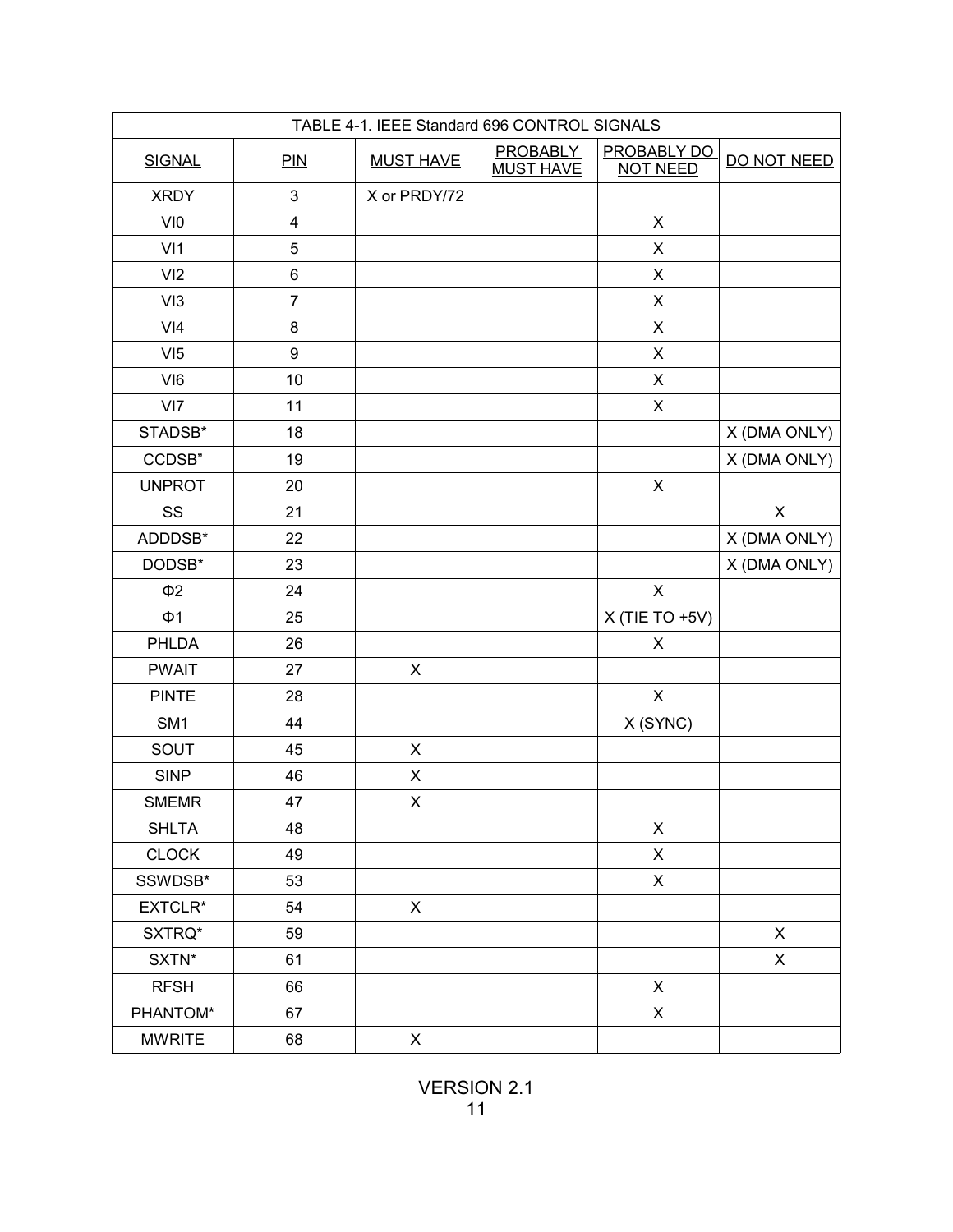| TABLE 4-1. IEEE Standard 696 CONTROL SIGNALS |     |                  |                                     |                                       |             |  |
|----------------------------------------------|-----|------------------|-------------------------------------|---------------------------------------|-------------|--|
| <b>SIGNAL</b>                                | PIN | <b>MUST HAVE</b> | <b>PROBABLY</b><br><b>MUST HAVE</b> | <b>PROBABLY DO</b><br><b>NOT NEED</b> | DO NOT NEED |  |
| PS*                                          | 69  |                  |                                     | X                                     |             |  |
| <b>PROT</b>                                  | 70  |                  |                                     | X                                     |             |  |
| <b>RUN</b>                                   | 71  |                  |                                     | X                                     |             |  |
| <b>PRDY</b>                                  | 72  | X or XRDY/3      |                                     |                                       |             |  |
| PINT*                                        | 73  |                  |                                     | X (INTERRUPT<br>ONLY)                 |             |  |
| PHOLD*                                       | 74  |                  |                                     | X                                     |             |  |
| RESET*                                       | 75  | X                |                                     |                                       |             |  |
| <b>PSYNC</b>                                 | 76  |                  |                                     | $X$ (TIE TO +5V)                      |             |  |
| PWR*                                         | 77  | X                |                                     |                                       |             |  |
| <b>PDBIN</b>                                 | 78  | X                |                                     |                                       |             |  |
| <b>SINTA</b>                                 | 96  |                  |                                     | X                                     |             |  |
| SWO*                                         | 97  |                  |                                     | X                                     |             |  |
| <b>SSTACK</b>                                | 98  |                  |                                     |                                       | X           |  |
| POC*                                         | 99  |                  | X                                   |                                       |             |  |



Figure 4-1. Primary Control Signal Outputs

VERSION 2.1 12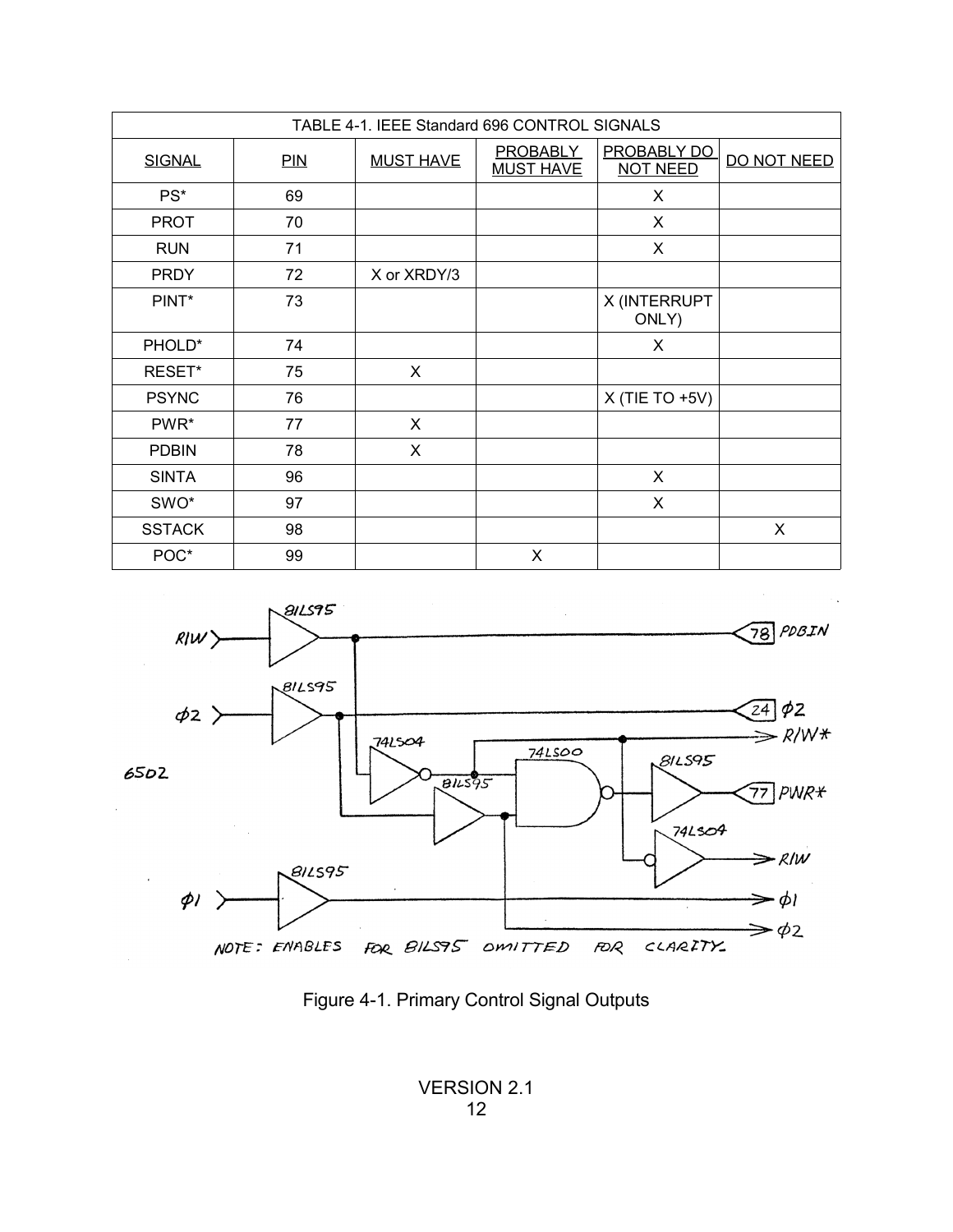

Figure 4-2. Secondary Control Signal Outputs



Figure 4-3. IO Decode Logic (For E0xx)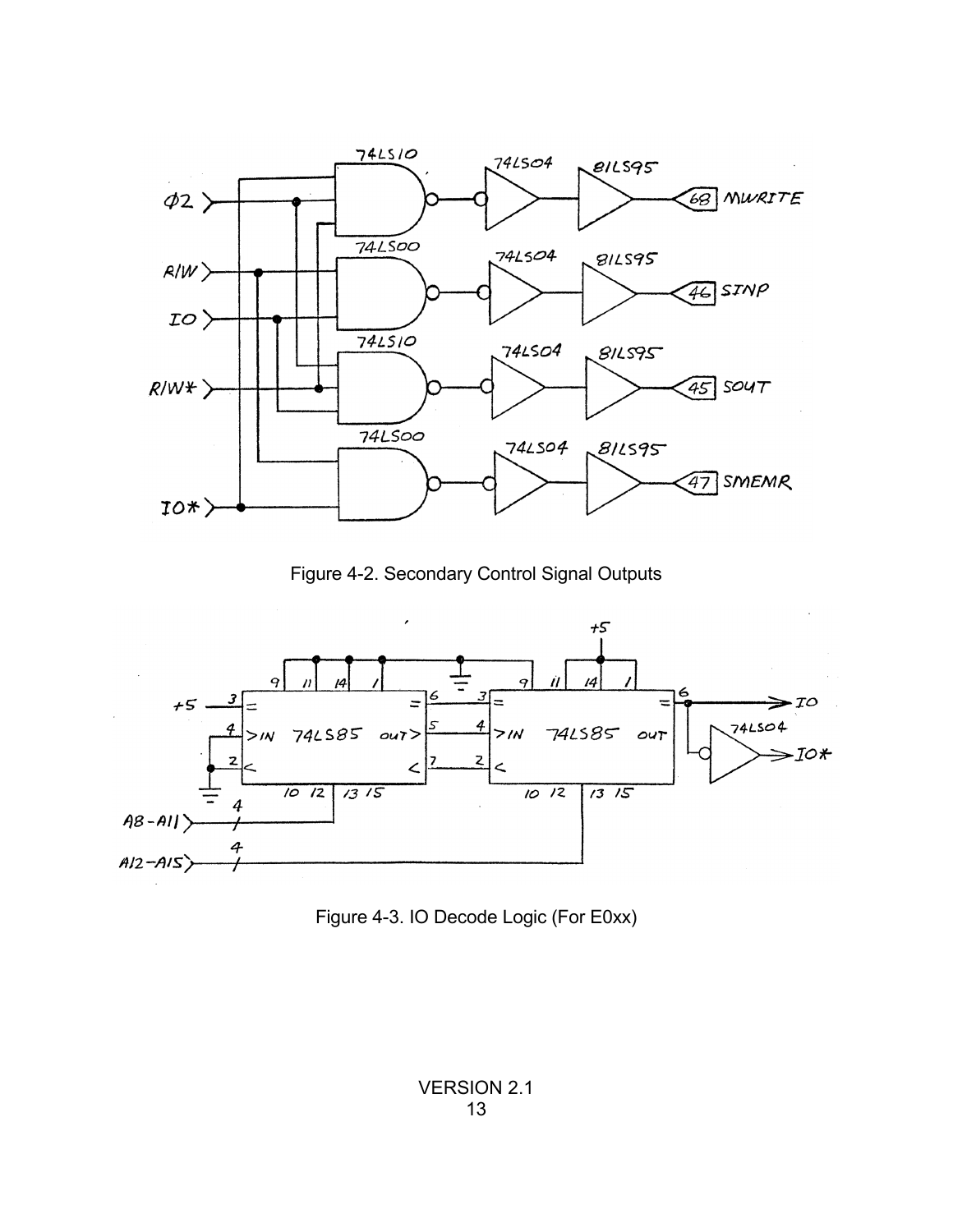

Figure 4-4. IEEE Standard 696 Reset Logic

RESET\* signal. If you are wondering why three separate drivers are used, the answer is simple. If each IEEE Standard 696 bus line is terminated, tying three terminated lines to one bus driver probably would not work since the driver couldn't handle the load. If the IEEE Standard 696 bus is not terminated a single driver should work ok! An alternate scheme would be to drive only the RESET<sup>\*</sup> line and tie the others to +5 volts. This works for the Tarbell controller since the three lines are effectively "or'ed" on the controller.

Probably the most important and the most interesting part of the interface is the logic which allows the controller to halt the CPU until the next data transfer can occur without conflict. As it turns out, the Tarbell controller has one fortuitous design characteristic resulting from use of the Western Digital 1771 controller chip - the CPU need only "halt" during read cycles. That is indeed a good thing since the 6502 cannot be halted during a write cycle. Without getting too deep into the 1771 and the Tarbell logic, this condition is true since the critical timing is paced by two outputs of the 1771. These two outputs (DRQ and INTRQ) tell the CPU when the next transfer (read or write) can be accomplished or when an operation has been completed. The CPU tests those signals be executing a read of one specific port. If the controller is not ready when that port is read, the IEEE Standard 696 ready line (either 3-XRDY or 72-PRDY, depending upon a jumper selection on the Tarbell board) is pulled down to a logic zero.

It would seem to be an easy matter then to connect that IEEE Standard 696 bus line to the 6502 RDY line and complete the interface. That is an easy approach but such a direct connection will not work, I know - I tried it that way. The reason stems from the design of the 6502 and is not obvious due to rather poor detail in the 6502 documentation. The bottom line is this - the RDY line into the 6502 cannot change at just any random point in the CPU clock cycle. If it changes at some points in that cycle, the 6502 will crash. Unfortunately, the 6502 spec does not tell us exactly when such a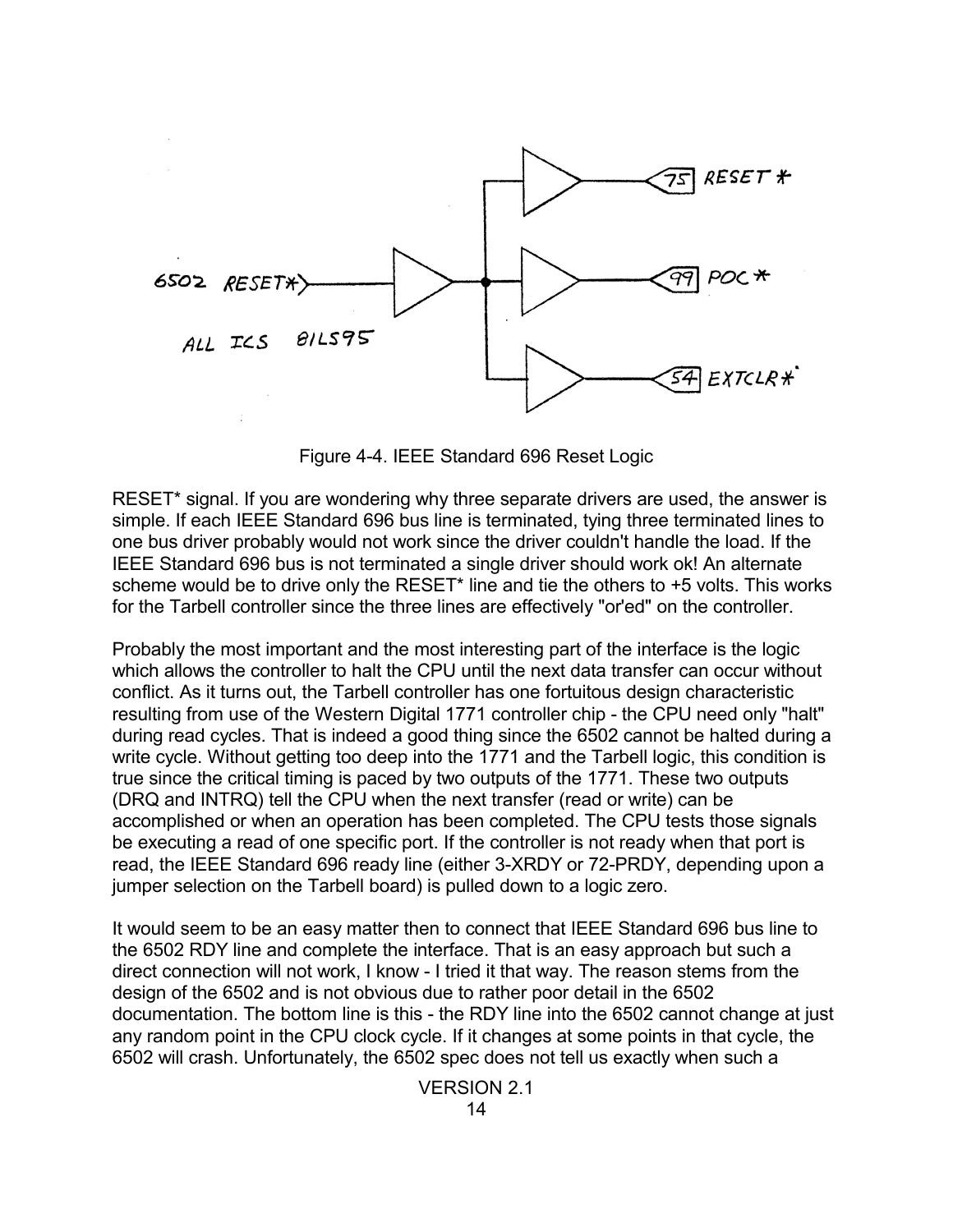change can legally take place. The safest approach is to use the trailing edge of the 1 clock or the leading edge of 2 as the gate. The logic of Figure 4-5 accomplishes just that. Other flip-flops could be used with suitable logic changes.

One more aspect of the control interface remains. Recall that Figure 3-2 shows a need for a signal which can enable or disable the DI buffer as a function of what is enabled in the CPU board. Some systems may include the necessary decoding and it is thus merely a question of routing those signals to the interface and then creating the DIENBLE\* signal. As an example of how to generate DIENBLE\*, Figure 4-6 shows an example for the SYM-1.

The key to generating DIENBLE\* is to know what addresses are used by RAM, ROM, or I/O on the CPU board. For the basic SYM-1 the conflicts which must be eliminated are the SUPERMON ROM which resides in the region \$8000 to \$8FFF, the I/O and System RAM which is scattered throughout the region \$A000 to \$AFFF, and that portion of System RAM which is echoed in the region \$F800 to \$FFFF. As the notes in Figure 4-6 indicate, the addition of other ROMs to the SYM-1 will require additional blocks to be disabled. For systems other than the SYM-1 similar logic can be used.



Figure 4-5. 6502 RDY Logic

VERSION 2.1 15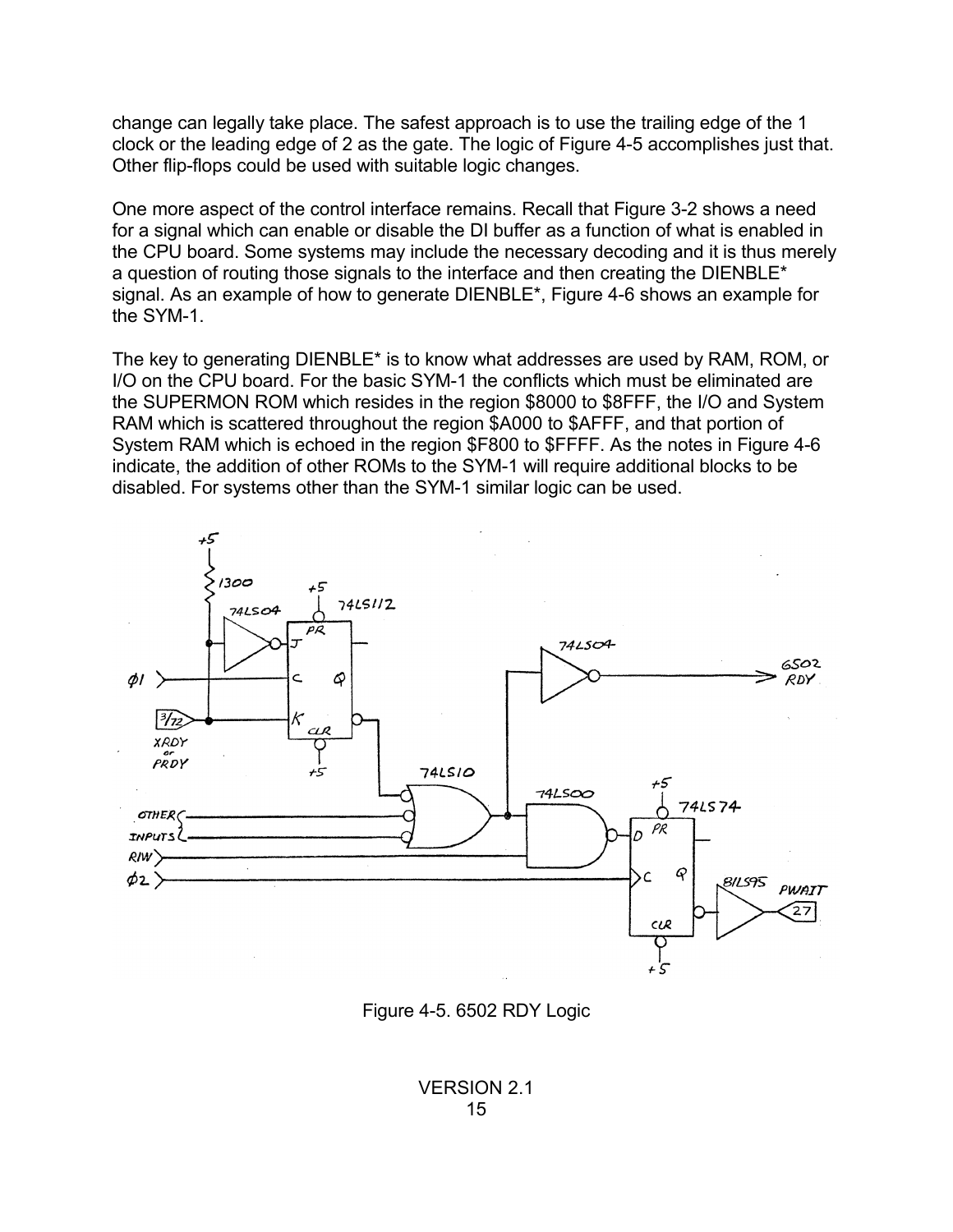